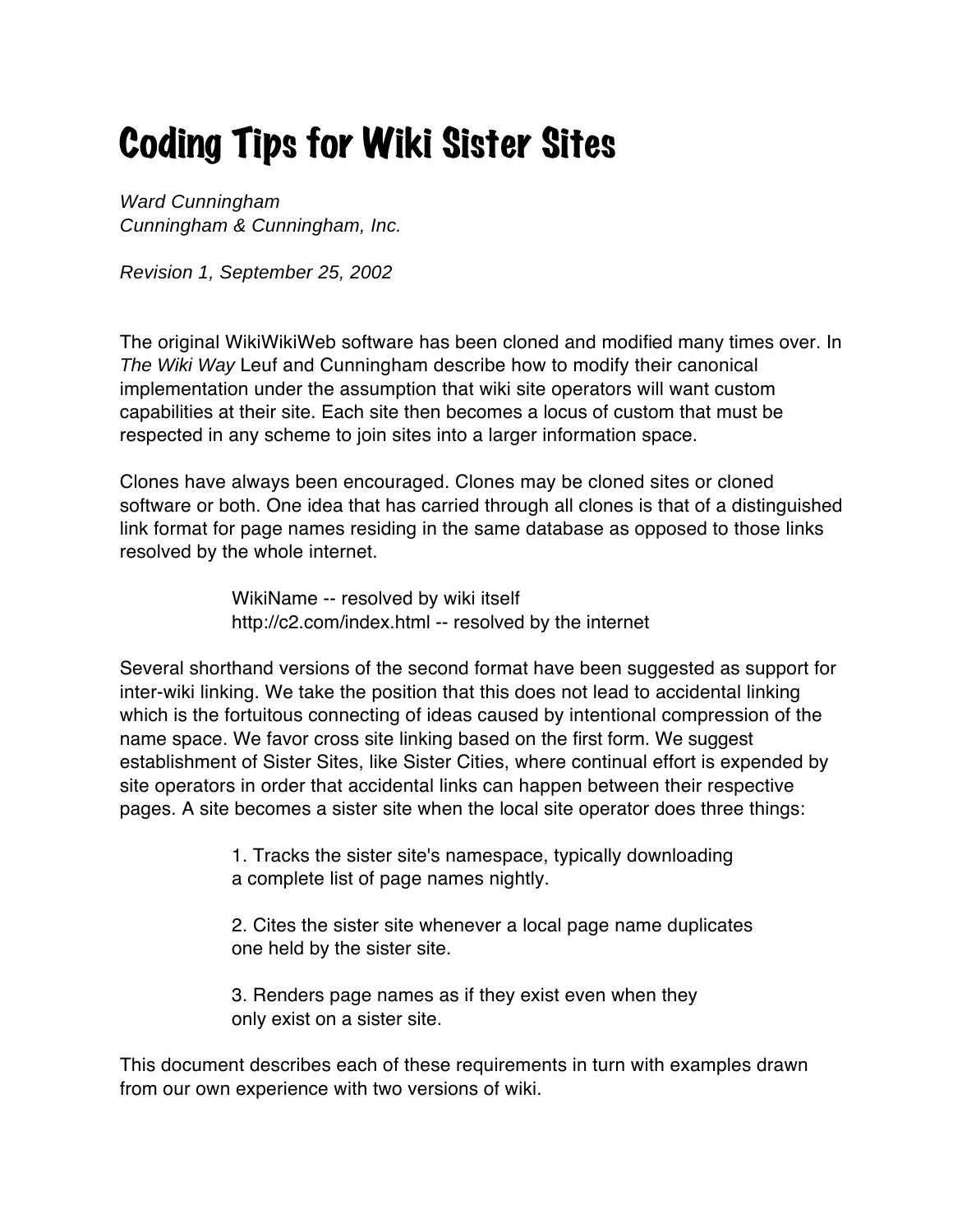## 1. Tracking Names

We now host all our wiki sites using cgi scripts that render pages stored as flat files named by their corresponding wiki name. We currently host a 20,000 page site on a small pc running Linux. We've found flat files to be portable, robust and fast. We attribute this to effective caching of directory pages within the operating system. We exploit this same mechanism for looking up page names from sister sites. We do so by creating zero length files named again by corresponding wiki names. Our typical wiki/4 file hierarchy looks like the following.

> localsite -- holds cgi scripts pages -- holds flat files for each local page sisters -- holds directories for each sister site sister1 -- holds metadata about sister site pages -- holds zero length files for each sister page sister2 -- same structure as sister1

Each sister(i) directory contains these metafiles in addition to the pages subdirectory.

link -- contains one line, a generic http link to the sister site logo.gif -- a graphic that will be used to cite pages on the sister site

When sister sites are served from the same server it is possible to track sister site page names by creating the sister(i) pages subdirectory as a symbolic link to the pages directory of the sister site itself.

When sister sites are served by remote servers it is necessary to connect to that server, retrieve a current list of page names, and then add or remove zero length files from the sister(i) pages subdirectory. The Portland Pattern Repository wiki offers a current list of page names at this url:

```
http://c2.com/cgi/wikiNames
```
These requests are handled by this cgi script:

#!/bin/bash echo "Content-type: text/plain" echo ls pages

The next page lists the program, load.pl, that updates wiki/1 sister page directories at c2.com, which are stored in a slightly flatter file hierarchy than that above.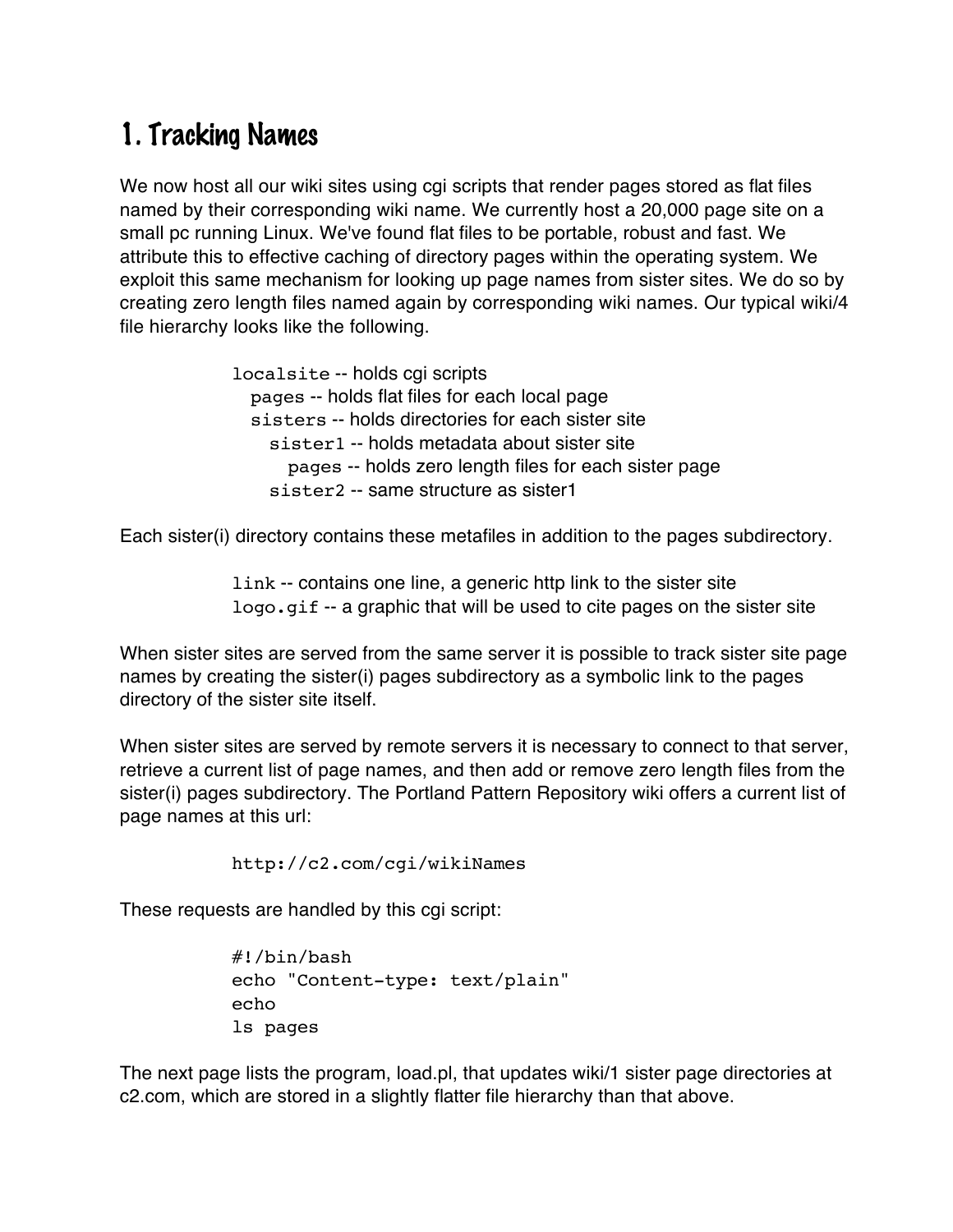```
#!/usr/bin/perl
# load.pl -- remote load sister site page names
# (c) 2001, Ward Cunningham
my $link = "[A-Z][a-z]+([A-Z][a-z]+)+";&update ("wikibase", "http://c2.com/cgi/wikibaseNames");
&update ("why", "http://clublet.com/c/c/why?text=pages");
&update ("greencheese", "http://www.greencheese.org/AllPages");
sub update {
          my ($site, $url) = @;
          my $dir = "$site.d";
          open (T, "TERM=vt100; lynx -source $url|") or die($!);
          my \ellnew = grep (chomp, \langle T \rangle);
          @new = qrep /($link/, @new;
          close (T);
          if (!@new) {
                     warn("No data from $site at $url\n");
                     return;
          }
          opendir(D, $dir);
          my @old = grep (/$link/, readdir(D));
          close (D);
          my (%new, %old);
          map($new{ \} ++, @new);
          map({} 20Id{5}_{}++, 0old;
          for (@new) {
                     next if $old\;
                     open (F, ">$dir/$_") or die ($!);
                     close (F);
          }
          for (@old) {
                     next if $new{$_};
                     unlink ("$dir/$_") or die ($!);
          }
}
```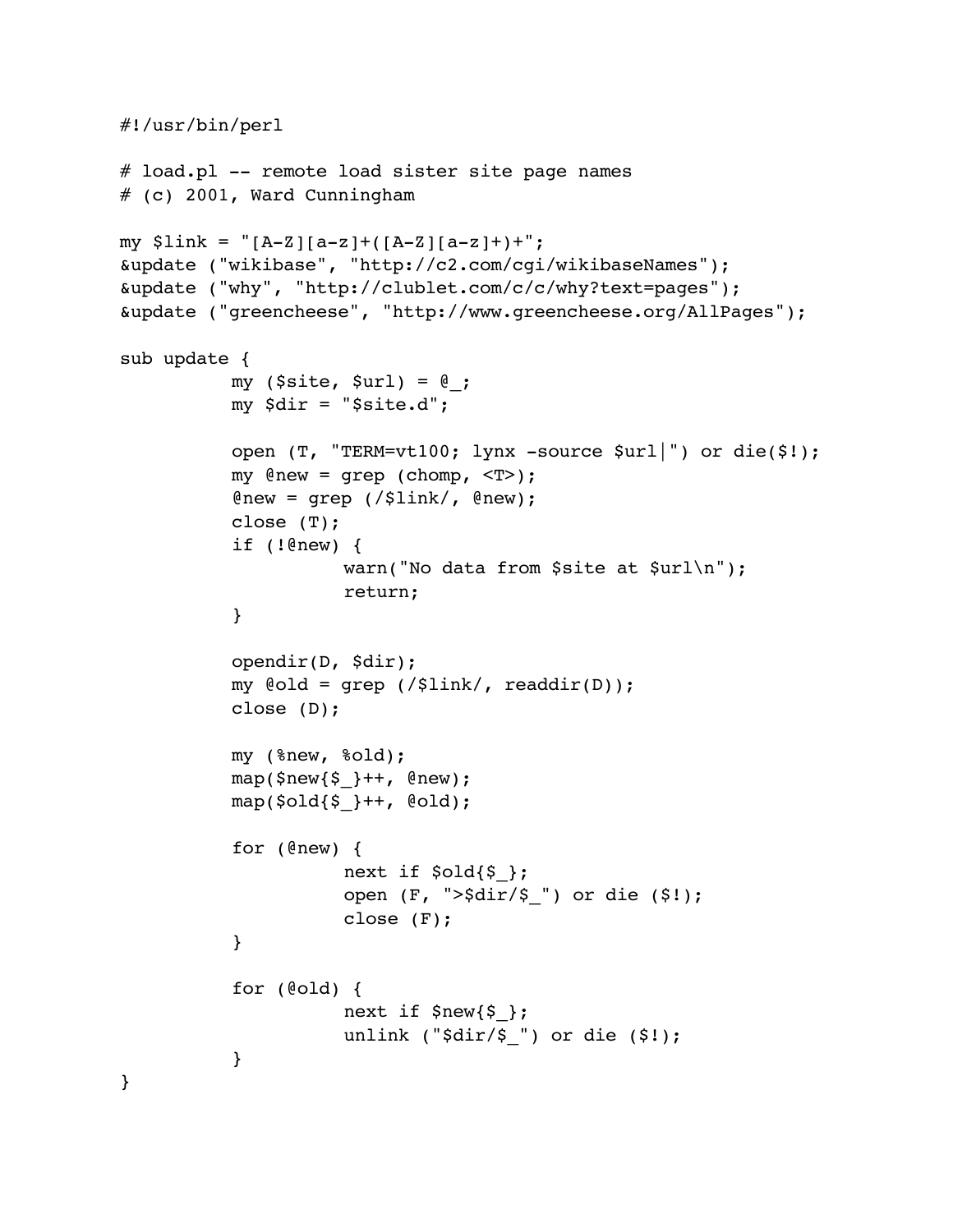We run the load pl script every night at 1:15 am. We use the Linux cron utility to launch the program based on the following crontab entry.

```
15 1 * * (cd cgi/wiki.idb; ./load.pl)
```
The crontab format expects tab separated fields, the first five of which determine the periodicity by which cron will invoke the command specified in the sixth and final field. Linux users can edit their per user crontab with the command:

crontab -e

Cron collects output to standard error and, if any, mails it to the crontab owner. Load.pl is silent when things go well. It reports trouble should any site fail to return a nonempty page list. Occasional remote system outages create occasional email. Persistent trouble merits an inquiry directed to the sister site operator.

## 2. Citing Sister Pages

Wiki sites generally translate wiki pages to html on the fly with each request. As part of this translation the cash of sister site page names is examined to look for duplications of the the requested name. Here is the wiki/4 subroutine that performs this query.

```
sub Sisters {
               my (\text{finite}) = \emptyset;
                my $result;
                for (<sisters/*/pages>) {
                    if (-e "$_/$title") {
                         s/pages$/link/;
                        open (E, \S);
                        my $link = \langleE>;
                         close (E);
                         $link =~ s/\$page/$title/;
                         s/link$/logo.gif/;
                         $result .= "<a href=$link><img src=$_></a>";
                    }
 }
                 return $result;
           }
```
This subroutine takes a page name as argument (\$title) and constructs a possibly empty string containing image icons hyperlinked to the corresponding pages on the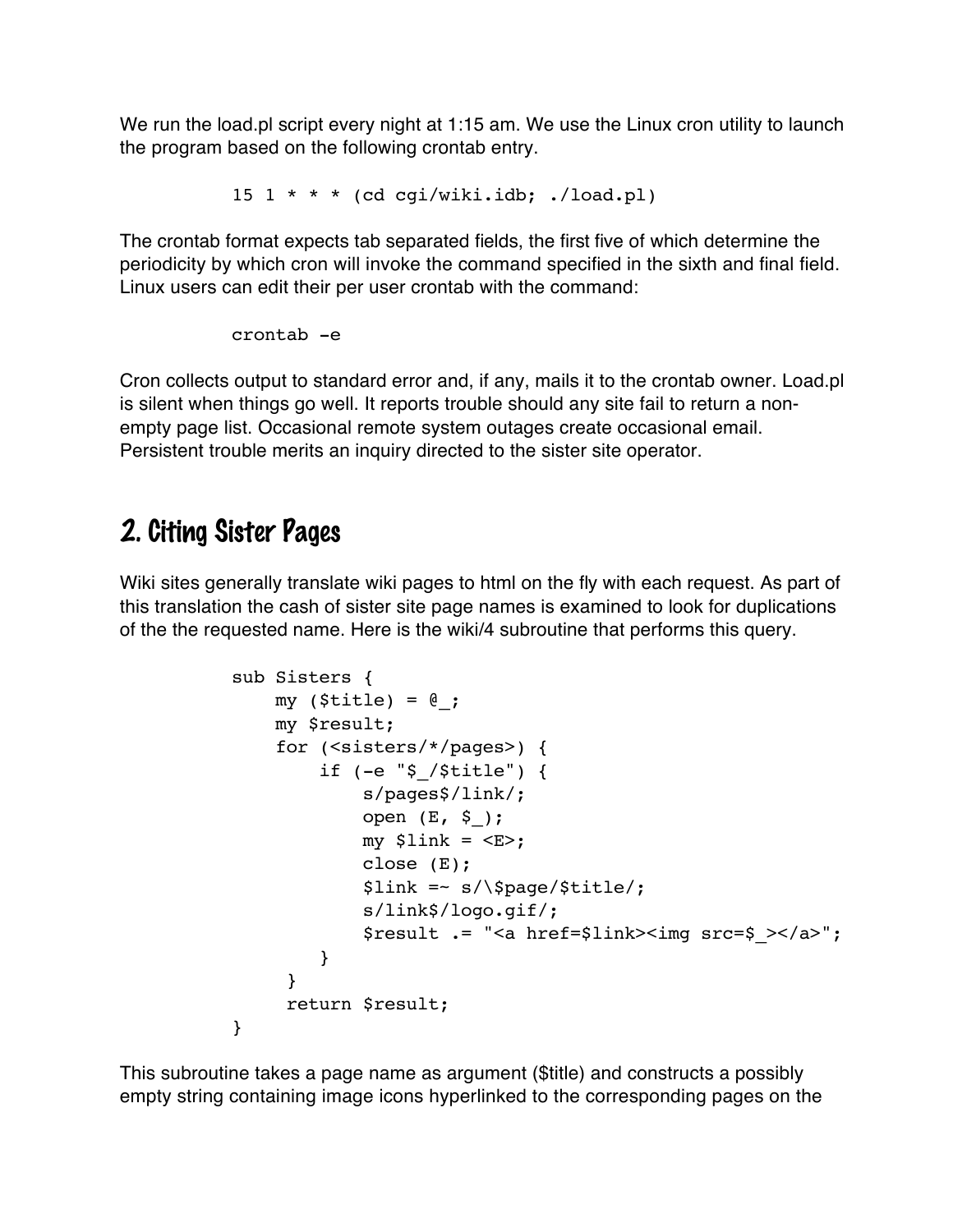sister sites. The routine loops through all available sister site page directories identified by perl's unique file globing:

```
<sisters/*/pages>
```
This construct produces an array of file paths similar to the unix command:

```
echo sisters/*/pages
```
The results of the Sisters subroutine are included in the generated html output at some appropriate spot. Both wiki/1 and wiki/4 are happy to render non-existent page names and will cite extant sister pages for these too, if any.

## 3. Rendering Wiki Links

Wiki translators recognize wiki names in the page text and translate them to html hyperlinks called anchors. This is the subroutine wiki/4 uses to construct the anchor tag. It generates links of one form if the page exists, either locally or remotely, and another form otherwise. The second form is usually a question mark (?) linked directly to the edit page that would create the missing page.

```
sub AsAnchor {
    my($title) = pop(@); my $isLocal = -e "pages/$title";
     # note -- need array context to exhaust the glob
     my @isRemote = <sisters/*/pages/$title> 
                               unless $isLocal;
     ($isLocal or @isRemote)
         ? "<a href=wiki.cgi?$title>$title<\/a>"
         : "<a href=edit.cgi?$title>?<\/a>$title";
}
```
Again we are using a file glob to query our database of page names:

<sisters/\*/pages/\$title>

This glob will be evaluated for every page name present in the text of the requested page that isn't already defined locally. We've tried to imagine schemes that would be more efficient than this but all are many times more complex and suffer from all kinds of startup or connection overhead.